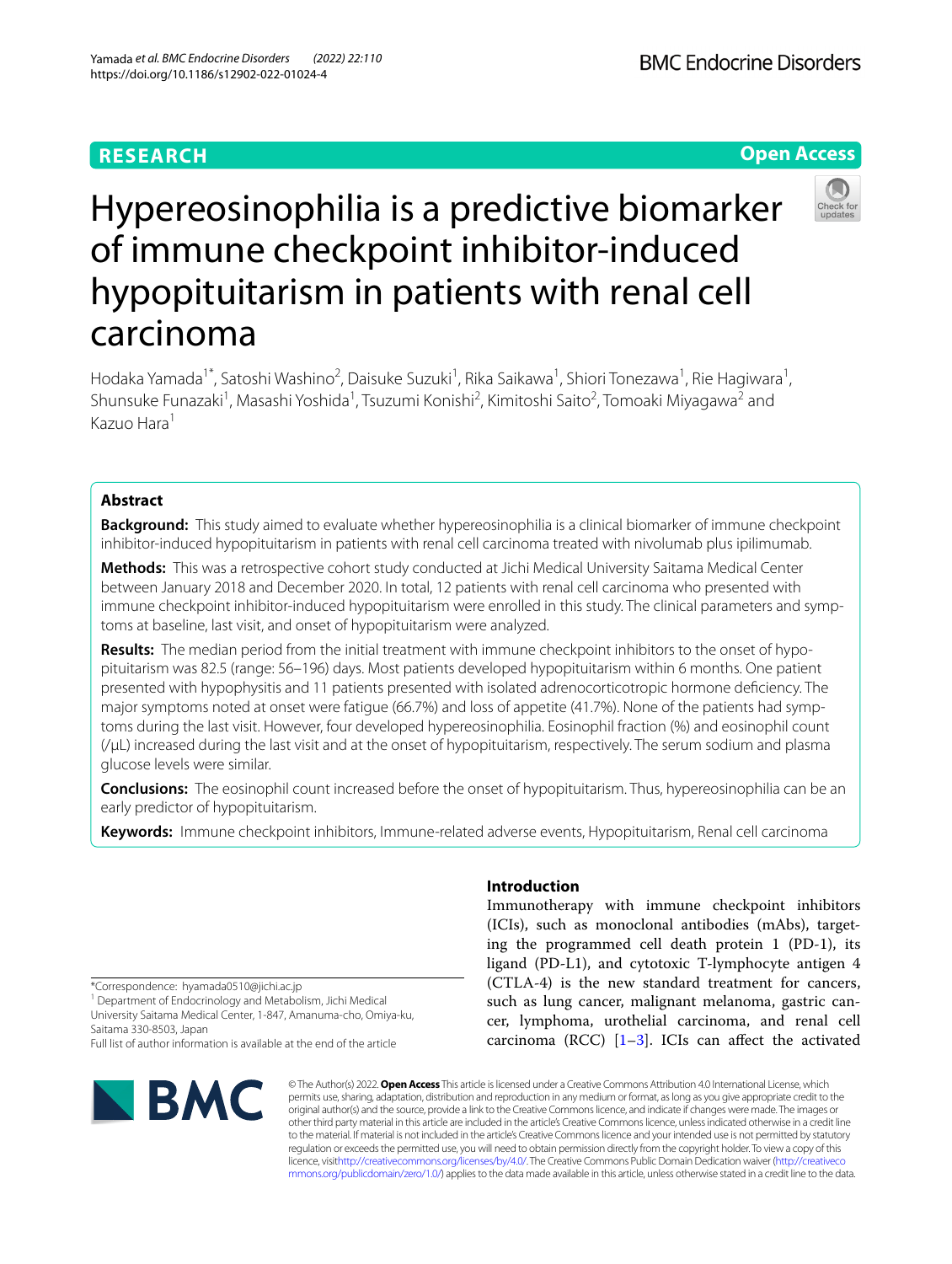immune system and improve the prognosis of patients with cancers. However, such treatment can cause side efects, referred to as immune-related adverse events  $(irAEs)$ , in several organs  $[4]$  $[4]$ . The major irAEs include immune-related endocrinopathies, such as hypopituitarism, thyroiditis (hypothyroidism and hyperthyroidism), and autoimmune diabetes [[5\]](#page-6-3). Hypothyroidism can likely occur in patients receiving anti-PD-1 and anti-PD-L1 therapies. Meanwhile, hypopituitarism and secondary adrenal insufficiency are more common in patients receiving anti-CTLA-4 therapy  $[4-6]$  $[4-6]$  $[4-6]$ . Anti-CTLA-4 therapy combined with anti-PD-1 therapy is the frstline treatment for advanced RCC [\[7\]](#page-6-5). Compared with sunitinib, a multiple tyrosine kinase inhibitor, combination therapy with ICIs is associated with a better overall survival (OS) of intermediate- and high-risk (based on the prognostic risk score) patients with advanced RCC [[8\]](#page-6-6). Additionally, hypopituitarism is more common in patients receiving ICI combination therapy than in those receiving ICIs alone [\[2,](#page-6-7) [9\]](#page-6-8). Hypopititarismcauses secondary adrenal insufficiency, and a delayed diagnosis leads to adrenal crisis. Generally, adrenal insufficiency has specifc symptoms, including general fatigue, headache, loss of appetite, weight reduction, and nausea [[10](#page-6-9)[–12](#page-6-10)]. Early diagnosis of ICI-induced hypopituitarism is clinically important for the initiation of appropriate treatment and prevention of adrenal crisis, which has a fatal clinical course [\[11](#page-6-11), [12](#page-6-10)]. A latest survey revealed that adrenal crisis accounted for 10% of all deaths of patients with adrenal insufficiency  $[13]$  $[13]$ . Hydrocortisone replacement therapy can be used to treat ICI-induced hypopituitarism, and ICI therapy can be resumed once the patient's condition stabilizes [\[14\]](#page-6-13). However, studies on

ICI-induced hypopituitarism in patients with all types of tumors, including RCC, are limited. Predicting the development of hypopituitarism in the early stage via routine laboratory screening and based on symptoms during follow-up is clinically useful for patients with RCC receiving ICI combination therapy. Adrenal insufficiency due to hypopituitarism is known to cause hyponatremia and hypoglycemia  $[11]$  $[11]$ . These biochemical changes are not so common in ICI-induced hypopituitarism; conversely, hypereosinophilia was observed before the onset of hypopituitarism [\[15](#page-6-14)]. Several studies have reported that eosinophilia is associated with the occurrence of any grade of ir $AEs$  [[16](#page-6-15)[–18](#page-6-16)]. Thus, the present study aimed to evaluate whether hypereosinophilia can be used as a useful early clinical biomarker of ICI-induced hypopituitarism in patients with RCC.

#### **Methods**

## **Study design and patients**

This retrospective cohort study was conducted at a single center. Figure [1](#page-1-0) shows the study protocol and flow chart. We enrolled Japanese patients with RCC diagnosed with ICI-induced hypopituitarism at the Jichi Medical University Saitama Medical Center between January 2018 and December 2020. Then, data regarding clinical characteristics at the baseline (before the start of combination therapy with ICIs), last visit (before the onset of hypopituitarism), and onset of hypopituitarism were collected. The inclusion criteria were as follows: patients who received combination therapy with nivolumab, anti-PD-1 mAb, ipilimumab, and anti-CTLA-4 mAb and those with pituitary–adrenal dysfunction and ICI-induced endocrinopathy diagnosed by endocrinologists using not only

<span id="page-1-0"></span>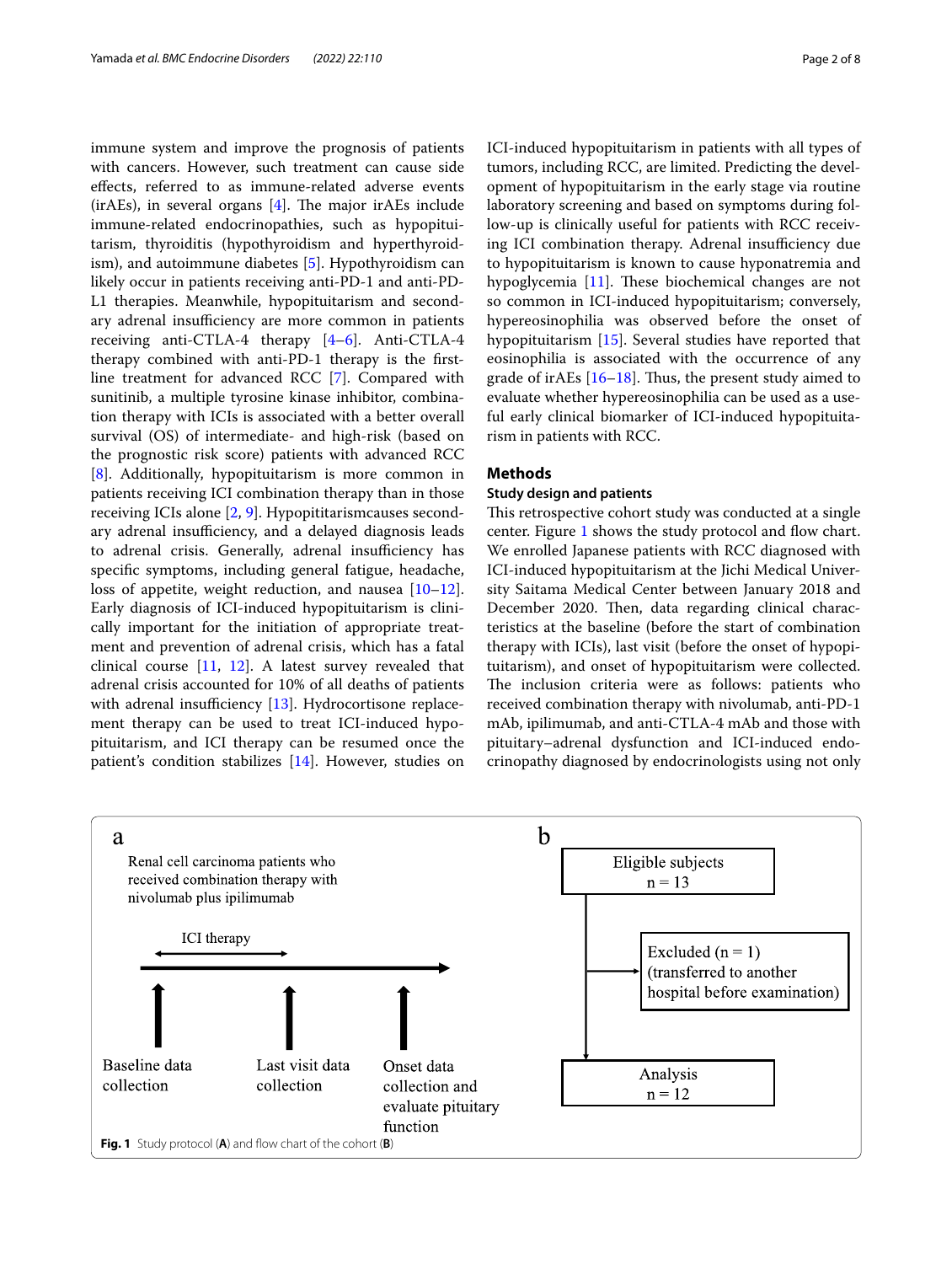the basal hormone test based on the management guidelines for ICI-induced irAEs in endocrine organs established by the Japanese Endocrine Society but also the endocrinological diagnostic test [\[14\]](#page-6-13). Additionally, the exclusion criteria were as follows: patients with primary and secondary adrenal insufficiency, those who received ICI therapy before, those who received corticosteroid therapy for another disease, those with two or more concomitant cancers, and those who transferred to another hospital before the defnitive diagnosis of hypopituitarism. This study was approved by the ethics committee of the Jichi Medical University, Saitama Medical Center (no. S19-177) and performed according to the ethical guidelines of the Declaration of Helsinki.

# **Data collection**

We obtained baseline demographic data comprising age, sex, body mass index (BMI), ICI therapy duration, prior treatment history with radical nephrectomy, previous medical history, pituitary magnetic resonance imaging (MRI) fndings, and symptoms at onset of hypopituitarism via patient interviews or medical records. We used the Common Terminology Criteria for Adverse Events (CTCAE, version 5.0) to classify irAE severity. Blood data, such as blood cell count; biochemical laboratory fndings; and endocrinological hormone data, such as serum cortisol, adrenocorticotropic hormone (ACTH), thyroid-stimulating hormone, free triiodothyronine, and free thyroxine levels, were also collected. Undetectable serum cortisol and ACTH levels were 0.9  $\mu$ g/dL and 1.5 pg/mL, respectively. Hyponatremia was defned as a serum sodium level of < 135 mmol/L, hyperkalemia as a serum potassium level of > 5.5 mmol/L, hypoglycemia as a plasma glucose level of < 70 mg/dL, and hypereosinophilia as an eosinophil count of  $> 500/\mu L$ . Two types of hypopituitarism are known, hypophysitis and isolated ACTH defciency [\[19](#page-6-17)]. In hypophysitis, pituitary gland enlargement and dysfunction in the production of multiple pituitary hormones are observed, whereas in isolated ACTH deficiency, no pituitary gland enlargement occurs and only ACTH defciency is observed [\[19](#page-6-17)].

# **Statistical analysis**

Data are presented as mean $\pm$ standard deviation, and skewed variables are expressed as median with interquartile ranges. The clinical characteristics of the three groups were compared using Friedman's test to analyze for continuous variables and Cochran's Q test. Post hoc analyses were conducted using Bonferroni's test. Characteristics of the two groups were compared using paired or Student's *t*-test. OS was analyzed using the Kaplan–Meier method. Survival rates and 95% confdence intervals

(CIs) were calculated using log-rank test. All statistical analyses were conducted using EZR (Jichi Medical Uni-versity Saitama Medical center) [[20\]](#page-6-18). A *p*-value of < 0.05 was considered statistically signifcant.

# **Results**

## **Characteristics of patients**

Initially, 13 patients were eligible for inclusion in the study; however, 1 patient who transferred to another hospital before the diagnosis of ICI-induced hypopituitarism was excluded. Finally, 12 patients with RCC treated with nivolumab plus ipilimumab were enrolled in this study (Fig. [1](#page-3-0)b). Table 1 shows the basic characteristics of the patients. All the patients complained of different symptoms including fatigue (66.7%) and appetite loss (41.7%) upon the onset of hypopituitarism. However, none of them presented with symptoms during the last visit. One patient was diagnosed with adrenal crisis, and most patients presented with CTCAE grade 2 or 3 disease. One patient had an enlarged pituitary gland on MRI and hypophysitis, which was characterized by not only ACTH deficiency but also pituitary hormone (gonadotroph and thyrotroph) deficiency. In total, 11 patients presented with isolated ACTH deficiency but not pituitary enlargement. Another irAE observed was thyroiditis (41.7%). Four patients had antithyroid antibodies (antithyroid peroxidase antibodies and antithyroglobulin antibodies), and all of them presented with thyroiditis. Seven (58.3%) patients presented with hypopituitarism, and five (41.7%) presented with two or more irAEs (Supplemental Fig. [1a](#page-5-0)). The median period from the initial treatment to the onset of hypopituitarism was 82.5 (range: 56–196) days. Five patients presented with symptoms within 2–3 months from the initial administration of ICIs, and most patients presented with symptoms within 6 months (Supplemental Fig. [1](#page-5-0)b).

Table [2](#page-4-0) shows the laboratory data. There were no changes in white blood cell counts at the baseline, last visit, and onset of hypopituitarism. Meanwhile, eosinophil fraction  $(\%)$  and eosinophil count  $(/\mu L)$  significantly increased during the last visit and at the onset of hypopituitarism, respectively (Fig. [2\)](#page-4-1). The serum sodium, serum potassium, and plasma glucose levels, which are often altered in hypopituitarism, did not differ. Five patients had hypereosinophilia  $(>500/\mu L)$  at onset but none had it at baseline (Table [2\)](#page-4-0). Figure [3](#page-5-1)a and b show the serum cortisol and plasma ACTH (samples collected in the morning) levels at onset. The serum cortisol  $(< 0.9 \text{ µg}/dL)$  and plasma ACTH levels  $\left($  < 1.5 pg/mL) of six and three patients, respectively, were undetectable. The serum cortisol and plasma ACTH levels of fve patients (annual blood and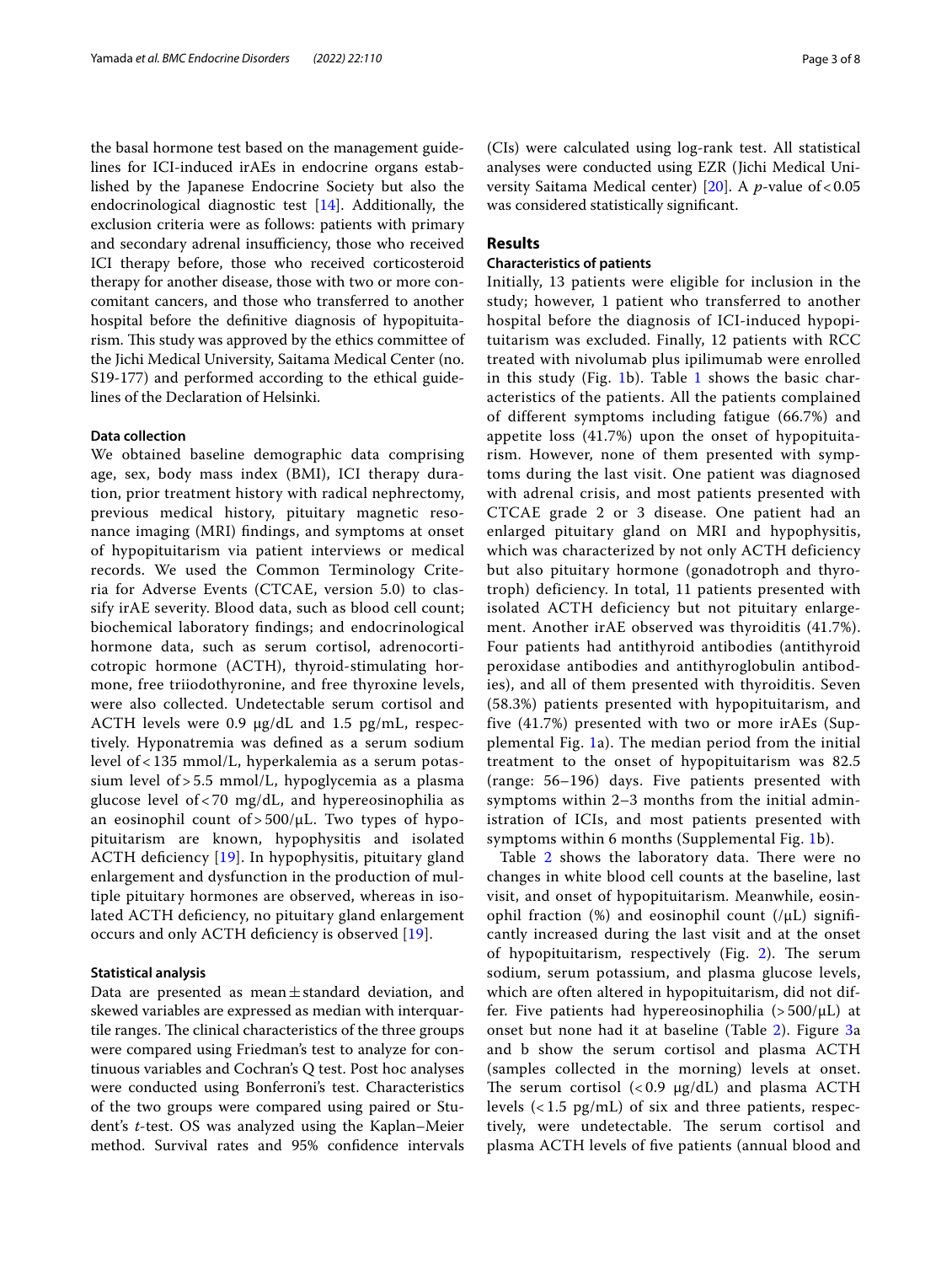## <span id="page-3-0"></span>**Table 1** Clinical characteristics of patients

| Age (years)                                                                 | 65 [62-79]     |
|-----------------------------------------------------------------------------|----------------|
| Male sex (%)                                                                | 8(67)          |
| $BMl$ (kg/m <sup>2</sup> )                                                  | $22.1 \pm 4.3$ |
| Histology (clear cell carcinoma/chromophobe renal cell<br>carcinoma), n (%) | 11 (92)/1 (8)  |
| Radical nephrectomy, n (%)                                                  | 9(75)          |
| Course of ICI therapy, n (%)                                                |                |
| 2                                                                           | 1(8.3)         |
| 3                                                                           | 4(33.3)        |
| 4                                                                           | 7(58.3)        |
| Duration (days) from the initial ICI therapy to the onset of<br>symptoms    | 82.5 [67-100]  |
| Symptoms at onset, n (%)                                                    |                |
| Fatigue                                                                     | 8 (66.7)       |
| Loss of appetite                                                            | 5(41.7)        |
| Lightheadedness/hypotension                                                 | 3(25)          |
| Nausea/vomiting                                                             | 3(25)          |
| Weight loss                                                                 | 2(16.7)        |
| Weakness                                                                    | 2(16.7)        |
| Joint pain                                                                  | 1(8.3)         |
| Muscle pain                                                                 | 1(8.3)         |
| Adrenal crisis                                                              | 1(8.3)         |
| GTCAE grade, n (%)                                                          |                |
| 1                                                                           | 1(8.3)         |
| $\overline{2}$                                                              | 5(41.7)        |
| 3                                                                           | 5(41.7)        |
| 4                                                                           | 1(8.3)         |
| Pituitary enlargement, n (%)                                                | 1(8.3)         |
| Type of hypopituitarism, n (%)                                              |                |
| Hypophysitis                                                                | 1(8.3)         |
| Isolated ACTH deficiency                                                    | 11 (91.7)      |
| Other irAEs, n (%)                                                          |                |
| Thyroiditis (hypothyroidism)                                                | 5(41.7)        |
| Hepatitis                                                                   | 2(16.7)        |
| Another pituitary hormone deficiency                                        | 1(8.3)         |
| Colitis                                                                     | 1(8.3)         |
| Pneumonitis                                                                 | 1(8.3)         |
| Myocarditis                                                                 | 1(8.3)         |
| Fulminant-type 1 diabetes                                                   | 1(8.3)         |
| Positivity for antithyroid Abs, n (%)                                       |                |

Data were expressed as mean  $\pm$  standard deviation, and skewed variables as medians with interquartile ranges

*Abs* antibodies, *BMI*, body mass index, *ICIs* immune checkpoint inhibitors (nivolumab plus ipilimumab combination therapy), *CTCAE* Common

Terminology Criteria for Adverse Events, *ACTH* adrenocorticotropic hormone

hormone tests) were followed up. The serum cortisol levels during the last visit decreased  $(p=0.022)$ . However, the plasma ACTH level did not change  $(p=0.187)$ (Fig. [3c](#page-5-1)). The survival rate at 35 months was  $90.9\%$  (95%) CI, 50.8%–98.7%) (Supplemental Fig. [2\)](#page-5-2).

# **Discussion**

Hypopituitarism is an endocrinopathy caused by ICIs, particularly anti-CTLA-4 mAb. The incidence rate of anti-CTLA-4 mAb-induced hypopituitarism is approximately 6%–8% as per previous reports [\[2](#page-6-7), [5,](#page-6-3) [9](#page-6-8)]. Moreover, the incidence rate of anti-PD-1/PD-L1-induced hypopituitarism is lower than that of anti-CTLA-4 mAb-induced hypopituitarism [\[5](#page-6-3)]. Combination therapy with nivolumab and ipilimumab, rather than ipilimumab monotherapy, has been associated with a higher prevalence (7.7%–10%) of hypopituitarism [[9,](#page-6-8) [21](#page-6-19)]. Recently, Kobayashi et al. revealed that the incidence rate of ipilimumab-induced hypopituitarism was 24% and that of nivolumab and pembrolizumab (anti-PD-1 mAb)-induced hypopituitarism was 6% in patients with malignant melanoma or non-small cell lung carcinoma (NSCLC)  $[19]$  $[19]$ . Therefore, hypopituitarism is a common endocrinopathy  $[19]$  $[19]$  $[19]$ . In relation to this finding, we must pay attention to ICI-induced hypopituitarism, particularly that occurring at the start of combination therapy with ICIs. We observed the development of hypereosinophilia without symptoms at the last visit (before the onset of ICI-induced hypopituitarism). During routine hormone assessments, fve patients had a lower serum cortisol level during the last visit than at baseline (Fig. [3c](#page-5-1)). It is still unknown whether ICI-induced hypopituitarism can develop immediately or gradually. In Ariyasu et al.'s study, fve patients presented with ICI-induced hypopituitarism. Moreover, three patients had an elevated eosinophil count before the onset of hypopituitarism [[15\]](#page-6-14). Taken together, the development of hypereosinophilia before the onset of symptoms, which is caused by ICI-induced hypopituitarism, might refect a subacute decrease in plasma cortisol level. Furthermore, there were no diferences between patients with and those without hypereosinophilia in terms of clinical parameters ([Supplemental Table](#page-5-3)). Hyponatremia and hypoglycemia are signs of adrenal insufficiency  $[11]$  $[11]$  $[11]$ . In this study, the incidence of hypereosinophilia was higher than that of hyponatremia and hypoglycemia. Thus, in asymptomatic cases, hypereosinophilia might be a useful predictor of hypopituitarism, and its identifcation might be benefcial to prevent a life-threatening adrenal crisis.

Other than ICI-related endocrinopathy, the most common complication was hypothyroidism (Table [1](#page-3-0)). In this study, one patient was diagnosed with adrenal crisis. This patient presented with thyroiditis and received levothyroxine (LT-4) before the development of hypopituitarism. In patients with concomitant adrenal insufficiency and hypothyroidism, glucocorticoid replacement should be started to treat acute adrenal insufficiency and crisis [[22\]](#page-6-20). The blockade of both CTLA-4 and PD-1 was associated with a high risk of irAEs including hypopituitarism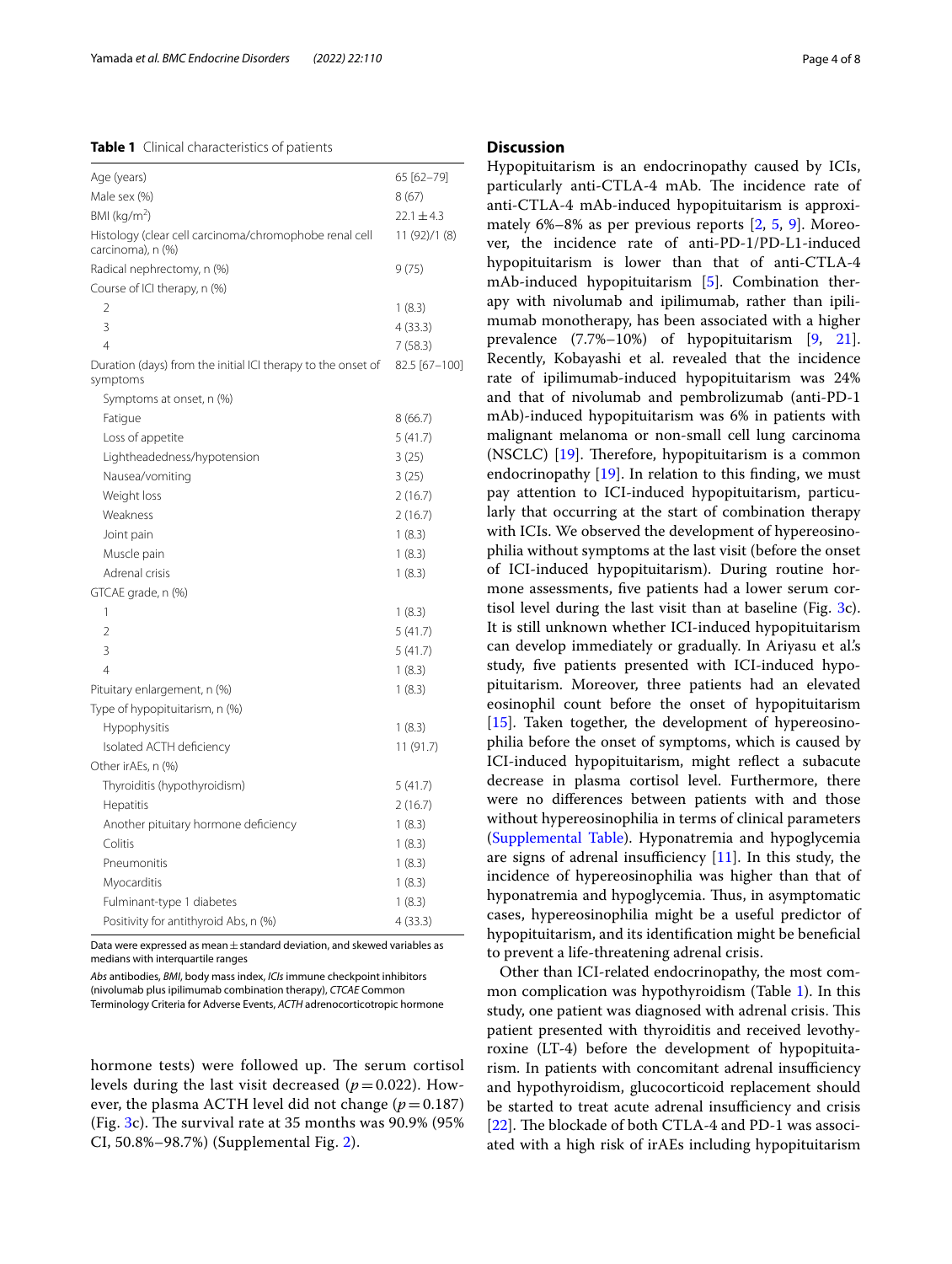|                                   | <b>Baseline</b>        | Last visit      | Onset            | p-value |
|-----------------------------------|------------------------|-----------------|------------------|---------|
| WBC count $(yµ)$                  | $6805 \pm 1359$        | $6698 \pm 1253$ | $6905 \pm 1076$  | 0.919   |
| Neutrophil count (/µL)            | $4903 \pm 1121$        | $4295 \pm 1291$ | $4022 \pm 874$   | 0.153   |
| Lymphocyte count (/µL)            | 1294 ± 474             | $1560 \pm 371$  | $1738 \pm 531$   | 0.076   |
| Eosinophil count (/µL)            | 99 [74-177]            | $389 \pm 261$   | $588 \pm 304$    | < 0.001 |
| Sodium level (mmol/L)             | $139 \pm 2.1$          | $139 \pm 3.1$   | 137.5 [135-138]  | 0.056   |
| Potassium level (mmol/L)          | $4.58 \pm 0.33$        | $4.42 \pm 0.42$ | $4.29 \pm 0.28$  | 0.148   |
| Glucose level (mg/dL)             | $118 + 27$             | $124 \pm 35$    | 95 [82-106]      | 0.059   |
| Blood urea nitrogen level (mg/dL) | $17.2 \pm 3.5$         | $20.5 \pm 3.5$  | $18.9 \pm 6.9$   | 0.265   |
| Creatinine level (mg/dL)          | $0.93$ $[0.86 - 1.00]$ | $1.15 \pm 0.26$ | 1.15 [1.07-1.32] | 0.184   |
| Hyponatremia, n                   | $\Omega$               | $\overline{2}$  | 3                | 0.247   |
| Hyperkalemia                      | $\Omega$               | $\Omega$        | $\Omega$         | 1.000   |
| Hypoglycemia, n                   | $\Omega$               | $\Omega$        | $\mathfrak{D}$   | 0.135   |
| Hypereosinophilia, n              | $\Omega$               | 4               | 5                | 0.015   |

<span id="page-4-0"></span>

Data were expressed as means  $\pm$  standard deviation, and skewed variables as medians with interquartile ranges

*WBC* white blood cell



<span id="page-4-1"></span>and thyroiditis  $[2, 23]$  $[2, 23]$  $[2, 23]$  $[2, 23]$ . Therefore, when we treat patients with hypothyroidism using LT-4, progress should be cautiously monitored if there is no sign of adrenal insufficiency.

In our study, 11 (>90%) of 12 patients developed hypopituitarism within 5 months after treatment. Several reports have revealed that the duration from treatment to ICI-induced hypopituitarism was shorter in patients treated with anti-CTLA-4 mAb therapy or combination therapy with ICIs than in those who received anti-PD-1 mAb therapy [\[9,](#page-6-8) [10\]](#page-6-9). Moreover, a recent study showed that the onset duration of hypophysitis (mean: 56 days) was shorter than that of isolated ACTH defciency (mean: 162 days) in patients with hypopituitarism [\[19](#page-6-17)]. Only one patient with hypophysitis was included in our study, and the onset duration was 68 days after the initial administration of ICIs. Patients with hypophysitis presented with pituitary gland enlargement and two or more pituitary anterior lobe hormone defciency [\[19](#page-6-17)]. Hence, when hypopituitarism is suspected, MRI and tests other than pituitary anterior lobe hormone screening should be conducted.

ICI-induced hypopituitarism is correlated with longer OS of patients with NSCLC and those with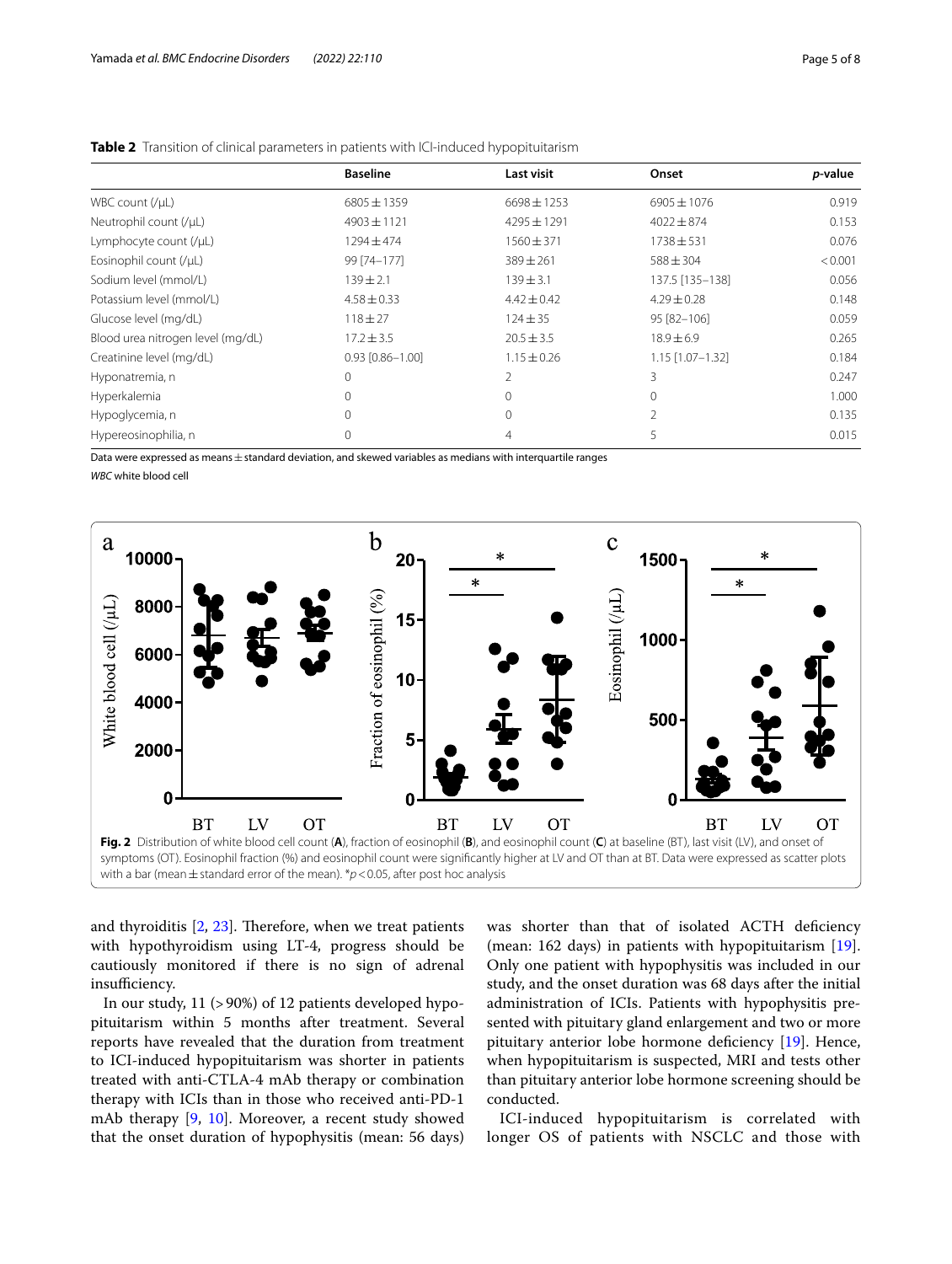

<span id="page-5-1"></span>malignant melanoma [\[19\]](#page-6-17). In patients with NSCLC, ICI-induced thyroiditis was found to be associated with the positive efficacy of nivolumab [\[24](#page-6-22), [25\]](#page-6-23); however, the association between ICI-induced hypopituitarism and prognosis in patients with RCC is still unknown. Ikeda et al. reported that in patients with RCC who received nivolumab plus ipilimumab as the first-line therapy, the occurrence of irAEs was significantly associated with progression-free survival but not OS [[26\]](#page-6-24). However, we could not evaluate these oncological clinical outcomes and compare nonpituitary irAEs (Supplemental Fig. [2\)](#page-5-2). It is possible that the presence of nonpituitary irAEs and the number of irAEs may have influenced the prognosis; hence, future studies are needed for further clarification.

The American Society of Clinical Oncology Clinical Practice Guideline recommended ACTH and cortisol work-up for patients in whom adrenal insufficiency is suspected [[27\]](#page-7-0). Based on our study, we propose that if clinical symptoms are absent, ACTH and cortisol levels should be checked in patients with elevated eosinophils. In our study, ICI-induced hypopituitarism occurred within 6 months after the initiation of ICI combination therapy in almost all patients. For patients receiving ICI combination therapy, monitoring ACTH and cortisol levels for at least 6 months might also facilitate the early diagnosis of hypopituitarism. Preliminary data suggested that eosinophilia was a predictor of the future onset of irAEs [[16\]](#page-6-15). We could not evaluate the association between eosinophilia and the onset of other irAEs. It is possible that other prior irAEs, such as thyroiditis, afected eosinophil counts [\[16](#page-6-15)].

The present study had several limitations. First, it included a small number of participants. Moreover, it was retrospective in nature and conducted at a single center. Second, a random blood test was performed daily in the morning. However, the cortisol level was not obtained during fasting. Blood tests were performed at diferent situations for patients. Third, long-term follow-up of the endocrine system and prognosis could not be performed. Additionally, a follow-up pituitary MRI was not conducted after treatment. All patients were treated with hydrocortisone at physiological doses. Thus, more large-scale studies conducting longterm follow-ups must be performed in the future.

In conclusion, hypereosinophilia was observed before the development of symptoms in patients with RCC treated with combination therapy with ICIs. Thus, this condition might be a useful predictive biomarker of ICIinduced hypopituitarism and could be used in the early diagnosis of secondary adrenal insufficiency.

#### **Supplementary Information**

The online version contains supplementary material available at [https://doi.](https://doi.org/10.1186/s12902-022-01024-4) [org/10.1186/s12902-022-01024-4](https://doi.org/10.1186/s12902-022-01024-4).

<span id="page-5-3"></span>**Additional fle 1.** Clinical characteristics between patients with ICIinduced hypopituitarism who presented with hypereosinophilia and those who did not

<span id="page-5-0"></span>**Additional fle 2: Supplemental Figure 1.** Total number of irAEs perpatient (A) and duration (days) from the initial administration of nivolumabplus ipilimumab to the onset of symptoms (B).

<span id="page-5-2"></span>**Additional fle 3: Supplemental Figure 2.** Overall survival (OS) after startingcombination therapy with nivolumab plus ipilimumab in patients with renal cellcarcinoma and immune checkpoint inhibitor-induced hypopituitarism. OS at 35 months was 90.9% (95% CI, 50.8%–98.7%).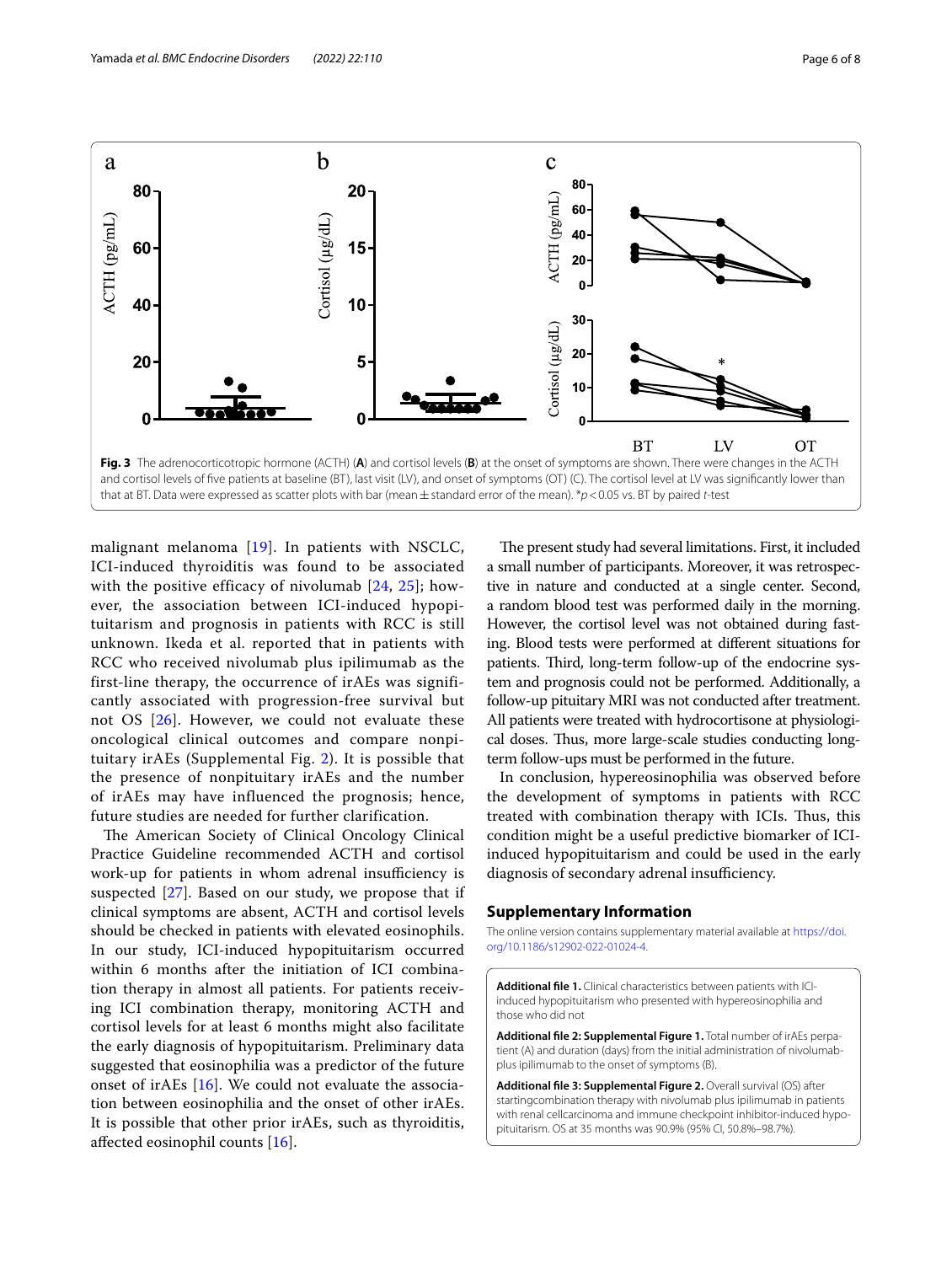#### **Acknowledgements**

The authors would like to thank Enago [\(www.enago.jp\)](http://www.enago.jp) for the English language editing service.

#### **Authors' contributions**

H. Yamada analyzed the clinical data and wrote the manuscript as frst author. S. Washino and H. Yamada edited and reviewed the manuscript. D. Suzuki, S. Tonezawa, R. Saikawa, S. Funazaki, M. Yoshida, R. Hagiwara, T. Konishi, K. Saito, T. Miyakawa, and K. Hara reviewed the manuscript. All authors are aware of and approve the manuscript.

### **Funding**

This work was supported by the JSPS KAKENHI (grant to H.Y; number: JP19K18012).

#### **Availability of data and materials**

The data generated during the current study are not publicly available due to ethical restrictions, but are available from the corresponding author on reasonable request.

# **Declarations**

#### **Ethics approval and consent to participate**

This retrospective study was approved by the ethics committee of the Jichi Medical University, Saitama Medical Center (no. S19-177) and was performed according to the Helsinki Declaration of 1964 and later versions. Written informed consent was obtained from all subjects.

#### **Consent for publication**

This manuscript contains no individual person's data.

#### **Competing interests**

The authors declare that they have no competing interests.

#### **Author details**

<sup>1</sup> Department of Endocrinology and Metabolism, Jichi Medical University Saitama Medical Center, 1-847, Amanuma-cho, Omiya-ku, Saitama 330-8503, Japan. <sup>2</sup> Department of Urology, Jichi Medical University Saitama Medical Center, 1-847, Amanuma-cho, Omiya-ku, Saitama 330-8503, Japan.

# Received: 27 October 2021 Accepted: 13 April 2022 Published online: 26 April 2022

#### **References**

- <span id="page-6-0"></span>1. Postow MA, Callahan MK, Wolchok JD. Immune checkpoint blockade in cancer therapy. J Clin Oncol. 2015;33(17):1974–82.
- <span id="page-6-7"></span>2. Boutros C, Tarhini A, Routier E, Lambotte O, Ladurie FL, Carbonnel F, Izzeddine H, Marabelle A, Champiat S, Berdelou A, et al. Safety profles of anti-CTLA-4 and anti-PD-1 antibodies alone and in combination. Nat Rev Clin Oncol. 2016;13(8):473–86.
- <span id="page-6-1"></span>3. Riley RS, June CH, Langer R, Mitchell MJ. Delivery technologies for cancer immunotherapy. Nat Rev Drug Discovery. 2019;18(3):175–96.
- <span id="page-6-2"></span>4. Postow MA, Sidlow R, Hellmann MD. Immune-related adverse events associated with immune checkpoint blockade. N Engl J Med. 2018;378(2):158–68.
- <span id="page-6-3"></span>5. Byun DJ, Wolchok JD, Rosenberg LM, Girotra M. Cancer immunotherapy immune checkpoint blockade and associated endocrinopathies. Nat Rev Endocrinol. 2017;13(4):195–207.
- <span id="page-6-4"></span>6. Khoja L, Day D, Wei-Wu Chen T, Siu LL, Hansen AR. Tumour- and class-specifc patterns of immune-related adverse events of immune checkpoint inhibitors: a systematic review. Ann Oncol. 2017;28(10):2377–85.
- <span id="page-6-5"></span>7. Escudier B, Porta C, Schmidinger M, Rioux-Leclercq N, Bex A, Khoo V, Grunwald V, Gillessen S, Horwich A. clinicalguidelines@esmo. org EGCEa: Renal cell carcinoma: ESMO Clinical Practice Guidelines for diagnosis, treatment and follow-updagger. Ann Oncol. 2019;30(5):706–20.
- <span id="page-6-6"></span>8. Motzer RJ, Tannir NM, McDermott DF, Aren Frontera O, Melichar B, Choueiri TK, Plimack ER, Barthelemy P, Porta C, George S, et al. Nivolumab

plus Ipilimumab versus Sunitinib in Advanced Renal-Cell Carcinoma. N Engl J Med. 2018;378(14):1277–90.

- <span id="page-6-8"></span>9. Stelmachowska-Banaś M, Czajka-Oraniec I. Management of endocrine immune-related adverse events of immune checkpoint inhibitors: an updated review. Endocr Connect. 2020;9(10):R207-r228.
- <span id="page-6-9"></span>10. Faje A, Reynolds K, Zubiri L, Lawrence D, Cohen JV, Sullivan RJ, Nachtigall L, Tritos N. Hypophysitis secondary to nivolumab and pembrolizumab is a clinical entity distinct from ipilimumab-associated hypophysitis. Eur J Endocrinol. 2019;181(3):211–9.
- <span id="page-6-11"></span>11. Charmandari E, Nicolaides NC, Chrousos GP. Adrenal insufficiency. Lancet (London, England). 2014;383(9935):2152–67.
- <span id="page-6-10"></span>12. Bancos I, Hahner S, Tomlinson J, Arlt W. Diagnosis and management of adrenal insufficiency. Lancet Diabetes Endocrinol. 2015;3(3):216-26.
- <span id="page-6-12"></span>13. Ngaosuwan K, Johnston DG, Godsland IF, Cox J, Majeed A, Quint JK, Oliver N, Robinson S. Increased mortality risk in patients with primary and secondary adrenal insufficiency. J Clin Endocrinol Metab. 2021;106(7):e2759–68.
- <span id="page-6-13"></span>14. Arima H, Iwama S, Inaba H, Ariyasu H, Makita N, Otsuki M, Kageyama K, Imagawa A, Akamizu T. Management of immune-related adverse events in endocrine organs induced by immune checkpoint inhibitors: clinical guidelines of the Japan Endocrine Society. Endocr J. 2019;66(7):581–6.
- <span id="page-6-14"></span>15. Ariyasu R, Horiike A, Yoshizawa T, Dotsu Y, Koyama J, Saiki M, Sonoda T, Nishikawa S, Kitazono S, Yanagitani N, et al. Adrenal insufficiency related to anti-programmed death-1 therapy. Anticancer Res. 2017;37(8):4229–32.
- <span id="page-6-15"></span>16. Kizawa R, Miura Y, Oda Y, Nagaoka Y, Ozaki Y, Kondoh C, Moriguchi S, Takahashi Y, Ogawa K, Tanabe-Hashimoto Y, et al. Eosinophilia during treatment of immune checkpoint inhibitors (ICIs) to predict succeeding onset of immune-related adverse events (irAEs). J Clin Oncol. 2019;37(15\_suppl):e14110–e14110.
- 17. Krishnan T, Tomita Y, Roberts-Thomson R. A retrospective analysis of eosinophilia as a predictive marker of response and toxicity to cancer immunotherapy. Future Sci OA. 2020;6(10):Fso608.
- <span id="page-6-16"></span>18. Giommoni E, Giorgione R, Paderi A, Pellegrini E, Gambale E, Marini A, Antonuzzo A, Marconcini R, Roviello G, Matucci-Cerinic M, et al. Eosinophil count as predictive biomarker of immune-related adverse events (iraes) in immune checkpoint inhibitors (icis) therapies in oncological patients. Immuno. 2021;1(3):253–63.
- <span id="page-6-17"></span>19. Kobayashi T, Iwama S, Yasuda Y, Okada N, Okuji T, Ito M, Onoue T, Goto M, Sugiyama M, Tsunekawa T, et al. Pituitary dysfunction induced by immune checkpoint inhibitors is associated with better overall survival in both malignant melanoma and non-small cell lung carcinoma: a prospective study. J Immunother Cancer. 2020;8(2):e000779.
- <span id="page-6-18"></span>20. Kanda Y. Investigation of the freely available easy-to-use software "EZR" for medical statistics. Bone Marrow Transplant. 2013;48(3):452–8.
- <span id="page-6-19"></span>21. Paschou SA, Stefanaki K, Psaltopoulou T, Liontos M, Koutsoukos K, Zagouri F, Lambrinoudaki I, Dimopoulos MA. How we treat endocrine complications of immune checkpoint inhibitors. ESMO open. 2021;6(1):100011.
- <span id="page-6-20"></span>22. Alexandraki KI, Grossman A: Management of hypopituitarism. J Clin Med. 2019;8(12):2153.
- <span id="page-6-21"></span>23. Kassi E, Angelousi A, Asonitis N, Diamantopoulos P, Anastasopoulou A, Papaxoinis G, Kokkinos M, Giovanopoulos I, Kyriakakis G, Petychaki F, et al. Endocrine-related adverse events associated with immunecheckpoint inhibitors in patients with melanoma. Cancer Med. 2019;8(15):6585–94.
- <span id="page-6-22"></span>24. Osorio JC, Ni A, Chaft JE, Pollina R, Kasler MK, Stephens D, Rodriguez C, Cambridge L, Rizvi H, Wolchok JD, et al. Antibody-mediated thyroid dysfunction during T-cell checkpoint blockade in patients with non-smallcell lung cancer. Ann Oncol. 2017;28(3):583–9.
- <span id="page-6-23"></span>25. Barroso-Sousa R, Barry WT, Garrido-Castro AC, Hodi FS, Min L, Krop IE, Tolaney SM. Incidence of endocrine dysfunction following the use of diferent immune checkpoint inhibitor regimens: a systematic review and meta-analysis. JAMA Oncol. 2018;4(2):173–82.
- <span id="page-6-24"></span>26. Ikeda T, Ishihara H, Nemoto Y, Tachibana H, Fukuda H, Yoshida K, Takagi T, Iizuka J, Hashimoto Y, Ishida H, et al. Prognostic impact of immunerelated adverse events in metastatic renal cell carcinoma treated with nivolumab plus ipilimumab. Urol Oncol. 2021;39(10):735.e739-735. e716.